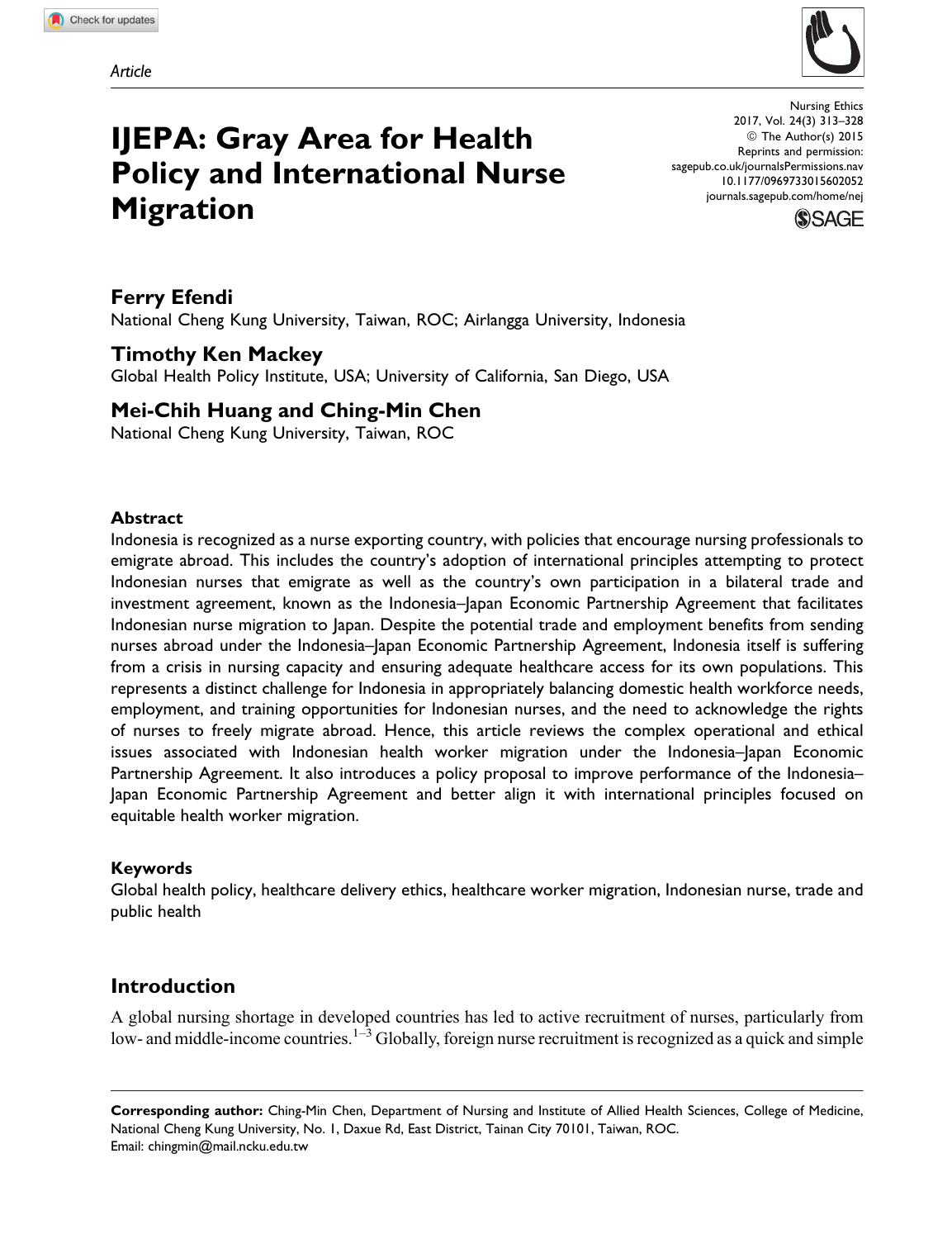strategy to meet the growing needs of aging populations and increasingly resource-intensive healthcare services in high-income countries by ensuring acceptable staffing levels in these destination countries.<sup>4</sup> Through international recruitment, developed countries do not need to wait for qualified nurses to be trained incountry and instead can leverage investments in healthcare worker education and training in source countries where the costs may be substantially lower.<sup>5</sup> Conversely, source countries may struggle to meet their own demands for health personnel and service capacity due to this form of outward migration in a highly skilled and professionalized workforce.<sup>5</sup>

Hence, liberalization of trade, globalization, and increased international travel have enabled greater access and availability to nurses and other healthcare workers with migration policies also creating strong economic incentives for outward migration.<sup>5</sup> This includes "pull" factors from developed countries (e.g. greater demand for healthcare workers, higher wages) and "push" factors in source countries (e.g. low wages, fewer opportunities for professional growth) that have exacerbated the estimated global shortage of 7.2 million healthcare professionals that includes physicians, nurses, caregivers, and other allied healthcare workers.<sup>6</sup> This situation is at odds with the World Health Organization<sup>7</sup> Global Code of Practice on the International Recruitment of Health Personnel (WHO Code) adopted in 2010, which discourages active recruitment of health staff from countries facing shortages of human resources related to health.

Nurse migration is a critical component of the phenomenon of international movement in healthcare workers and has been identified to occur within a country's borders and across countries with different healthcare workforce priorities.<sup>4</sup> Nurses migrate for a variety of economic, social, professional, personal, and even political reasons.<sup>8</sup> Between countries, the number of health personnel, including nurses, leaving low-income countries for developed countries continues to increase significantly.<sup>9</sup> Within country, migration of the health workforce commonly occurs in the form of migration from rural to urban areas and represents a common challenge in low-income and high-income countries alike.<sup>5</sup> Ongoing debate on the benefits and detriments of the current flow of transnational nurse migration has been the subject of international attention, a dilemma also more broadly referred to as the global "brain drain" of healthcare workers.<sup>2,3</sup>

Indonesia is a country that has been significantly impacted by the free movement of nurses globally, particularly through domestic and international policies that have encouraged this mobility.<sup>10</sup> This has led to a significant outward flow of Indonesian nurses from 2008 to 2012, with more than 3000 nurses posted to developed country settings.<sup>11</sup> These trends may severely compromise access to healthcare services within Indonesia, especially given its classification by the  $WHO<sup>12</sup>$  as a country suffering from health worker shortages. Indeed, nursing shortages are part of a broader regional challenge in South-East Asia, an area of the world that is experiencing the greatest shortage of health personnel according to  $WHO<sup>12</sup>$  with acute shortages in countries including Indonesia, India, and Bangladesh.

An important factor that may further impact the outward flow of nursing professionals from Indonesia to other international destinations is the influence of international trade agreements and their treatment of health worker migration. Hence, this article will describe and critically assess the impact of a unique bilateral trade and investment agreement, known as the Indonesia–Japan Economic Partnership Agreement ("IJEPA"), which facilitates a pathway for Indonesian nurses to immigrate to Japan. Though much has been written about the IJEPA from the perspective of Japanese researchers and policy makers, little has been written from the viewpoint of the source country, Indonesia. We aim to fill this gap in the literature by first discussing the current Indonesian nurse human resource environment, describe factors influencing the country's shortage of nursing professionals, and assess how Indonesia's participation in international and regional agreements impacts health worker migration and recruitment. We then describe and assess the compatibility of the IJEPA with Indonesian national policy on emigration and health services and workforce development. We also explore some ethical considerations for nursing professionals related to the IJEPA and assess the agreement's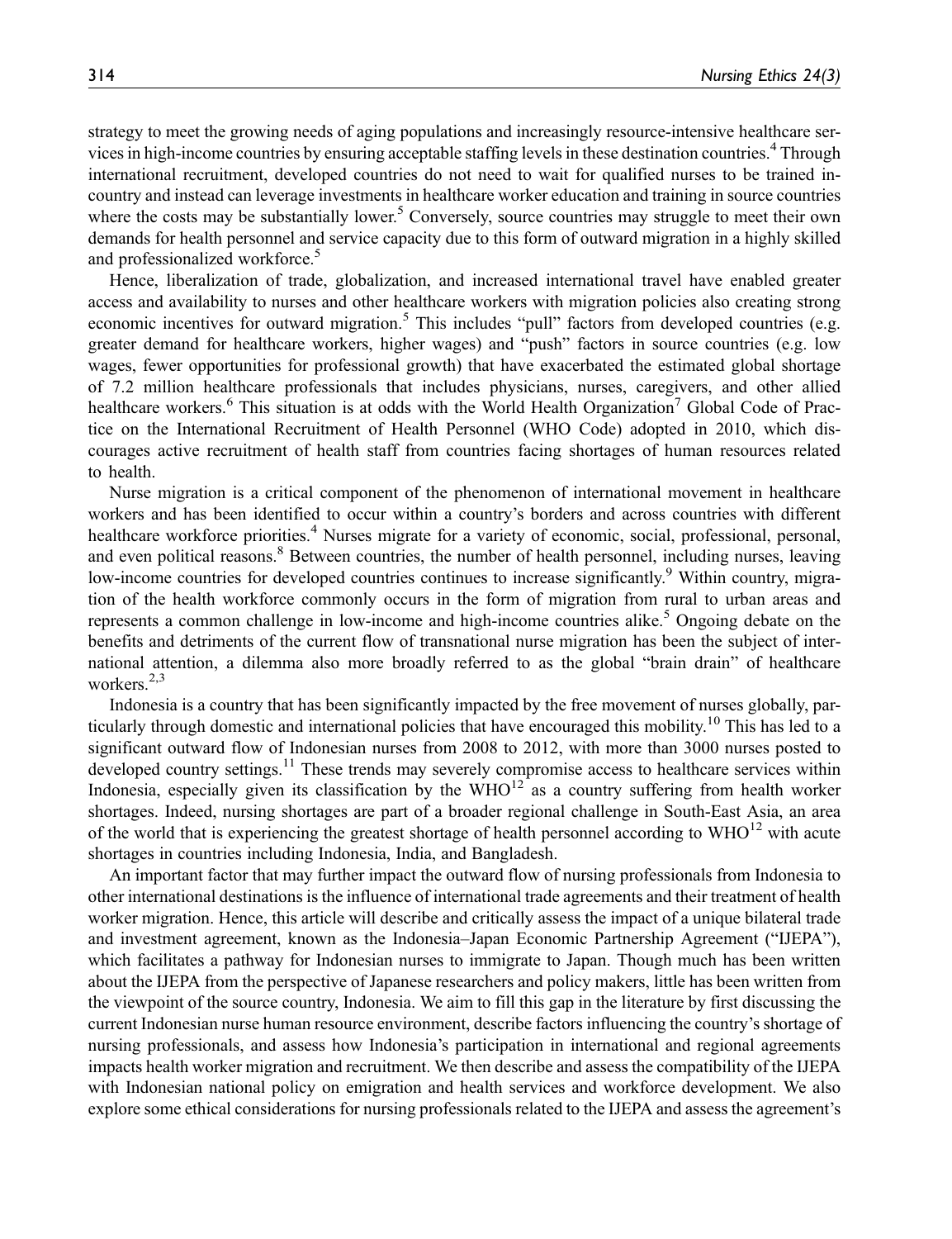overall operational effectiveness. Finally, the article sets out a framework for a policy intervention to potentially improve operational performance of the IJEPA that could be pursued in current renegotiation efforts between the two countries and that could better balance the costs and benefits of this form of transnational nurse migration.

## Methods

This study conducted a literature review and analysis of secondary and primary documents related to the regulations, policies, and procedures associated with the IJEPA and how it impacts the cross-border migration and international recruitment and practice of nursing professionals. The inclusion criteria for documents reviewed in this study comprised peer-review literature discussing the IJEPA between Japan and Indonesia published in English; trade association documents from Indonesian nurse professional groups; reports issued by regional or international organizations discussing the IJEPA or nurse migration between the two countries; and policy documents issued by the Indonesian government discussing/ assessing the impact of the IJEPA. In retrieving these documents, we utilized general online Google searches for keywords associated with the IJEPA and cross-border migration of nurses between Indonesia and Japan, searched for literature on the subject from PubMed/Medline databases, and also searched for documents on websites of international and regional organizations as well as from Indonesian government agencies. Given the emphasis on providing needed data on the source country perspective, we did not emphasize review of documents from Japanese sources, though remained objective in our assessment of the information reviewed. Document extraction and review was conducted from July 2014 to January 2015.

#### Nursing human resource environment in Indonesia

Ensuring adequate supply and balanced distribution of nurses throughout Indonesia is a significant challenge, given current and projected nursing shortages.<sup>13</sup> This crisis in health systems capacity has been recognized domestically by the Ministry of Health (MoH) of Indonesia, who acknowledged a deficit in health personnel, especially in regard to nurses.<sup>13</sup> Emblematic of this crisis, in 2014, the MoH<sup>14</sup> reported a deficit of 10,370 nurses in public hospitals and 4213 in community health centers throughout Indonesia. Without any fundamental changes to health workforce policies, the projected nurse deficit is predicted to worsen to a deficiency of 87,618 nurses in public hospitals, 602 nurses in military hospitals, and 20,230 nurses in community health centers by 2019.<sup>15</sup> In addition, Indonesia is facing complex health problems linked to several off-track indicators related to the Millennium Development Goals' (MDGs) targets<sup>16</sup> and a growing dual burden of infectious as well as non-infectious diseases.<sup>17</sup> Conversely, Indonesia remains a worldwide resource for migrant health workers and has directly contributed to alleviating shortages through nurse exportation to other  $countries$ <sup>11,18</sup>

Nationwide, the ratio of nurses was 96 per 100,000 people, equating to an estimated total of 235,496 nurses in 2012.<sup>19</sup> Even though there is no standard norm for the ideal ratio between nurses and the patient population, a nurse-to-population ratio gives a general overview of the level of availability of professional nursing staff in a country, region, or locality.20 The province that has the highest ratio of nurses was Maluku (275.5 nurses per 100,000 people) with the lowest ratio of nurses in the Jawa Barat province (49.3 nurses per 100,000 people), illustrating an existing imbalance in in-country nurse distribution.<sup>19</sup> Additionally, though there are no documented statistics of the actual availability of nurses in rural and remote areas of Indonesia, it is surmised that there is a general lack of access to health personnel in these underserved areas.<sup>21</sup> This is despite the fact that more than half of the population in Indonesia resides in rural settings.<sup>22</sup>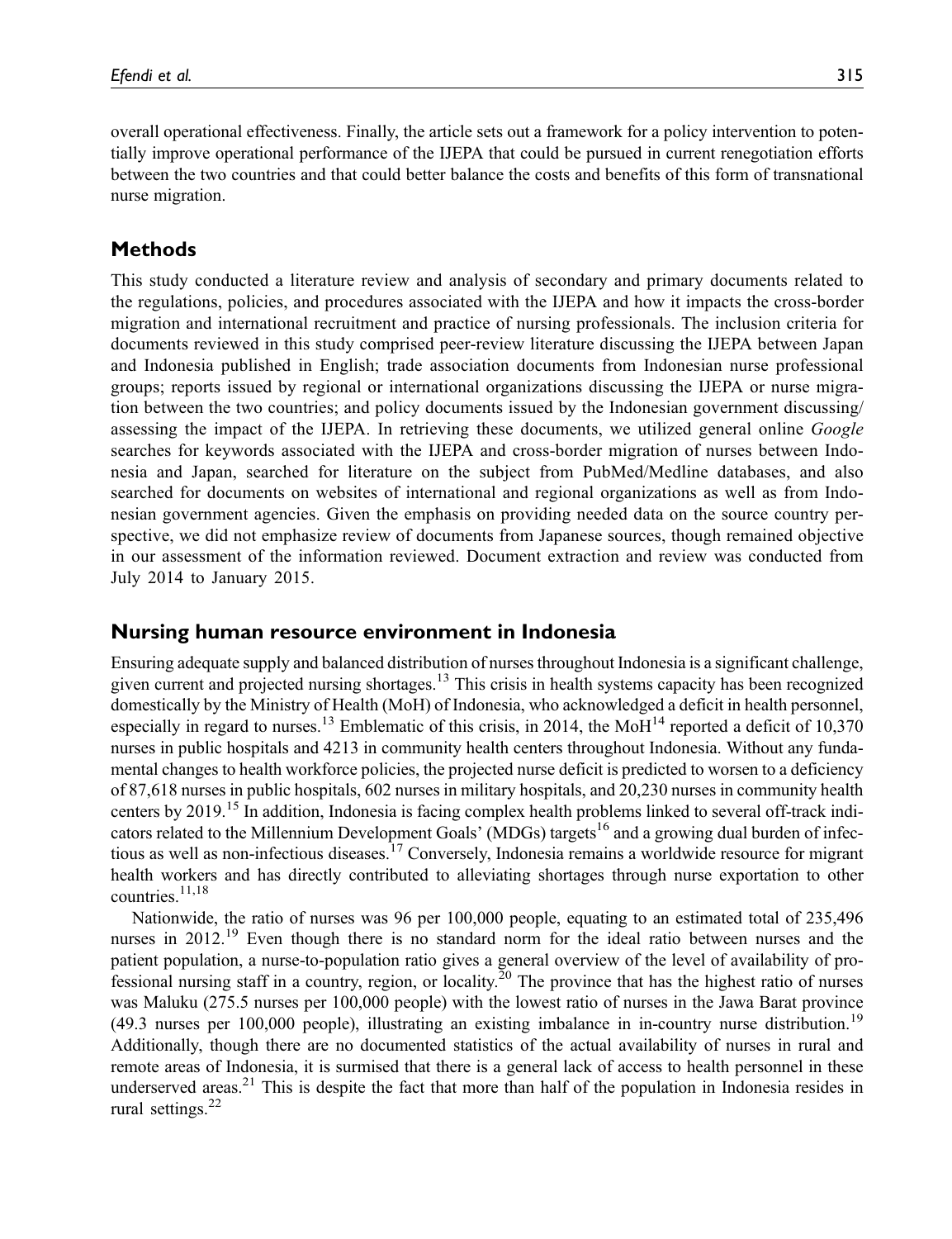Complicating this situation is the high unemployment rate among Indonesian nurses, where only one third of 22,000 new nurses were estimated to be employed annually based on data collected from 2005.<sup>18</sup> Limited fiscal capacity of public and private healthcare providers is mentioned as a contributing factor for nursing recruiting, employment, and retention.<sup>18</sup> Further reports indicate that Indonesia is at high risk of having a larger nursing workforce than its health capacity can manage,  $^{23}$  though no specific study has detailed exact unemployment rates of Indonesian nurses due to lack of reliable human resource information systems. $24-26$ Though Indonesia's health profile report in 2013 showed that it had an annual production of 32,461 nursing graduates,<sup>19</sup> this data might be underestimated as it only collected information from nursing education institutions supervised by the MoH and did not integrate with Ministry of Education (MoE) data. In 2011, the MoE released information on the rapid growth of nursing education institutions reporting that 600 nursing study programs offered diplomas and 309 nursing study programs were available at the bachelor level.<sup>23</sup> The government also had concerns regarding the quality of nursing education institutions following this rapid expansion and predicted higher rates of unemployment for nursing graduates leading to a moratorium on creation of new nursing study programs.<sup>23</sup> Despite these efforts, unemployment problems among the nursing workforce continue to be a problem in health resource management in the country.

As an indication of active Indonesian nurse migration, data available from the National Board for the Placement and Protection of Indonesian Overseas Workers (BNP2TKI) found that more than 3.9 million Indonesian workers migrate to foreign countries, with 3080 Indonesian nurses sent to high-income countries.<sup>11</sup> This human movement has generated an estimated US\$7.35 billion in remittances by migrant workers as reported in 2013, with the exact value of remittances sent back by Indonesian nurses unknown.<sup>27</sup> The lack of published data on the economic impact of international nurse mobility brings into question the overall benefit that could be derived from this form of economic offset for loss in healthcare access and capacity. Evidence from African countries indicates that Health and Human Resources (HHR) emigration has a more positive effect when the level of economic growth in the source country is low.<sup>28</sup> Hence, given Indonesia's relative positive economic growth and outlook from 2010–2013 as reported by the World Bank,<sup>29</sup> the positive impact of remittances may be limited, further supporting the need for more robust economic analysis to measure the health and economic consequences of Indonesia's nurse export economy.

Beginning in 2014, the government of Indonesia (GoI) also launched Universal Health Coverage (UHC) for the Indonesian people, effectively increasing the need for nursing and other healthcare professionals.<sup>14</sup> However, Indonesia's commitment to a national health policy to ensure UHC may be hampered by its overall shortage of nursing professionals as well as its continued promotion of their migration in different forms, including when incorporated into international trade agreements.

# WHO Code and other international and bilateral agreements impacting Indonesian nurse migration

Acknowledging that adequate and accessible health personnel are critical, the World Health Assembly (WHA)<sup>9</sup> has endorsed a "code" to protect nations involved in international migration. This WHO Code recommended a set of non-binding guidance for state and non-state actors involved in international recruitment of health staff. $\rm{9}$  The WHO Code<sup>7</sup> was developed based on fundamental principles recognizing the human right to health that emphasizes that everyone should have the right to the highest attainable standard of health and that all individuals, including health workers, have the right to migrate from one country to another in search of employment.

The WHO Code contains 10 clauses covering the following: objectives; nature and scope; guiding principles; responsibilities, rights and recruitment practices; health workforce development and health systems sustainability; data gathering and research; information exchange; implementation of the code; monitoring and institutional arrangements; and partnerships, technical collaboration and financial support.<sup>7</sup> As a WHO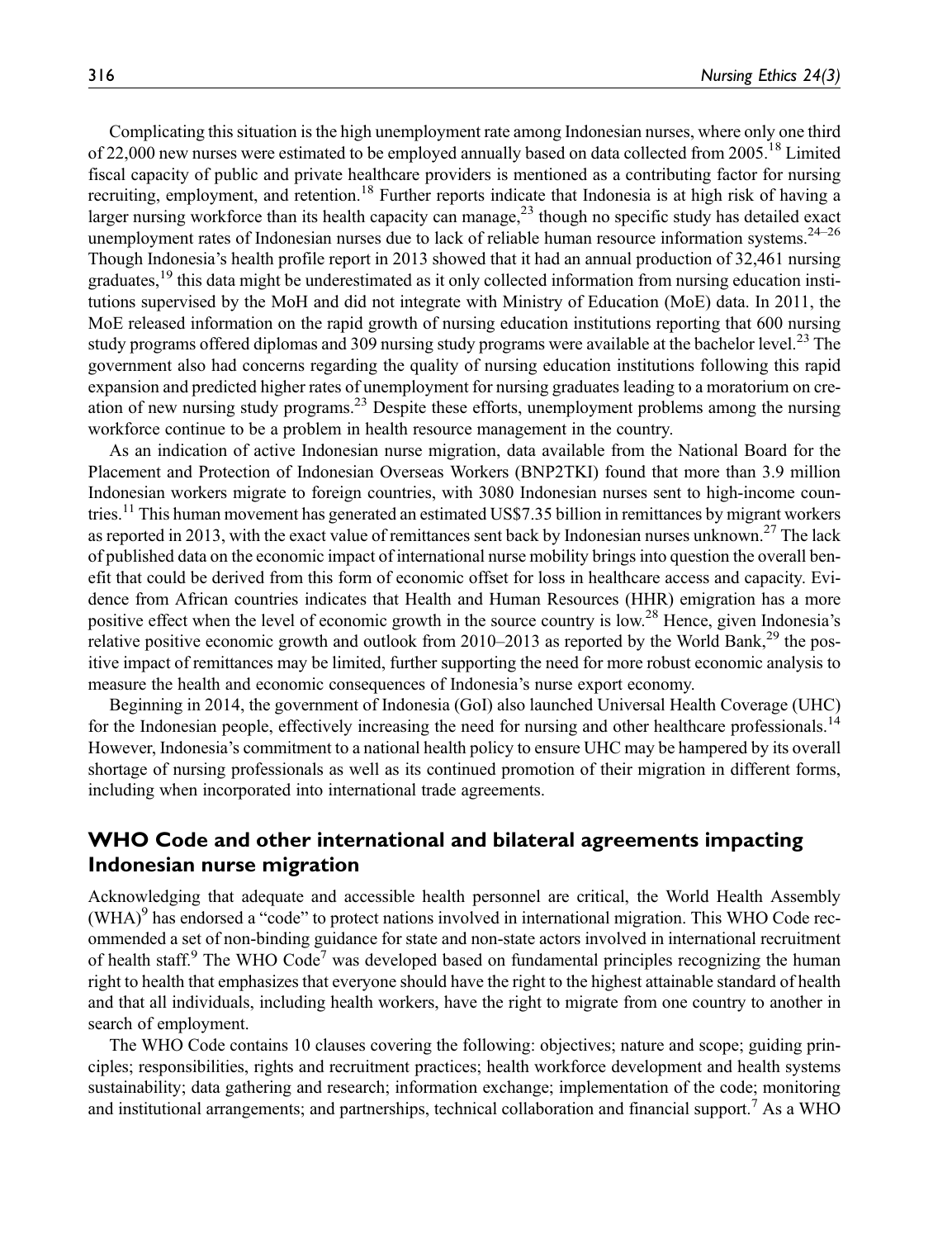member state, Indonesia has adopted the spirit of the code and has started the process of implementing it into national policy. The WHO Code was warmly welcomed by the GoI as a means of raising awareness to ethical recruitment of its domestic healthcare workers and seen as an opportunity for advocacy among relevant stakeholders engaged in health workforce mobility. The MoH, as the designated national authority in charge of implementation of the Code, has already taken some important measures including translation of the Code into national language (Bahasa Indonesia), dissemination of information regarding the code to relevant stakeholders, and has made changes to its national migration policy regarding mobility of nurses.<sup>30</sup>

In 2012, in reference to the WHO Code, the MoH issued the ministerial decree number 47 addressing the management of the Indonesian nurse migration. The ministerial decree contained a national migration policy, the technical guidelines on sending Indonesian nurses to work abroad, and the requirements to ensure qualification standards for nursing professionals. This regulation resulted in a shift in national migration policy, which in theory should also translate to compliance by a foreign country that has or enters into a trade or migration agreement with Indonesia or that has its own laws on protection of migrants.<sup>31</sup> Through the use of this policy, the GoI is attempting to ensure that the receiving country protects the rights of Indonesian migrants and guarantees them the same opportunities offered to their domestic health workforce. Indonesia's recent policy stance also reflects acknowledgment of the basic principles of the WHO Code and earlier efforts by the government (e.g. including in the 2004 law (number 39/2004) titled "the Placement and Protection of Migrant Workers Abroad in 2004") to ensure that the country supports the process of adopting an international standard in protecting the rights of migrants as well as protecting its own citizens that emigrate abroad.<sup>32</sup>

However, most of Indonesia's bilateral and regional agreements that impact health workforce mobility, including the IJEPA, precede the country's adoption of the WHO Code. Besides the IJEPA, the GoI also has a bilateral agreement with East Timor for migration of Indonesian midwives in place since 2010.<sup>33</sup> Concerns regarding the individual rights and privileges of health professionals in East Timor resulted in a technical arrangement between both governments that also aligns with the spirit of the WHO Code.<sup>33</sup> The technical arrangement establishes principles, technical assistance, and administrative matters needed to regulate the deployment of midwives outlined by a memorandum of understanding between the two countries. The arrangement also ensures that Indonesian midwives receive fair treatment during recruitment and deployment. In addition, Indonesia has also been involved in a regional agreement among the Association of Southeast Asian Nation  $(ASEAN)^{34}$  on nursing services which has been in place since 2006.

## Indonesia–Japan Economic Partnership Agreement (IJEPA)

The IJEPA is a bilateral investment and trade agreement agreed upon by Indonesia and Japan in 2008 and was structured to result in trade liberalization policies and practices that could benefit the economic relationship between the two countries. Through this cooperative agreement, trade diversification was pursued and included a provision (Annex 10 in Chapter 7, Section 6) that allows nurses from Indonesia to work in Japan's healthcare system under certain conditions.<sup>35</sup> This program under the IJEPA includes specific commitments and requirements associated with the migration of Indonesian nurses and certified caregivers (kaigo fukushishi) to enter into personal employment contracts with public or private Japanese hospital organizations. The provision creates 200 nurse slots pre-screened and recruited by the BNP2TKI $^{36}$  per year, with an initial entry period of 1 year which can be extended for up to 3 years, provided that the candidate pursues a course of training (including Japanese language training) or other activities needed to qualify as a registered Japanese nurse (看護師, kangoshi).

A long journey awaits Indonesian candidates hoping to qualify as a kangoshi in Japan under IJEPA, including a 1- to 4-year transition phase beginning in Indonesia and ending in either Japan or Indonesia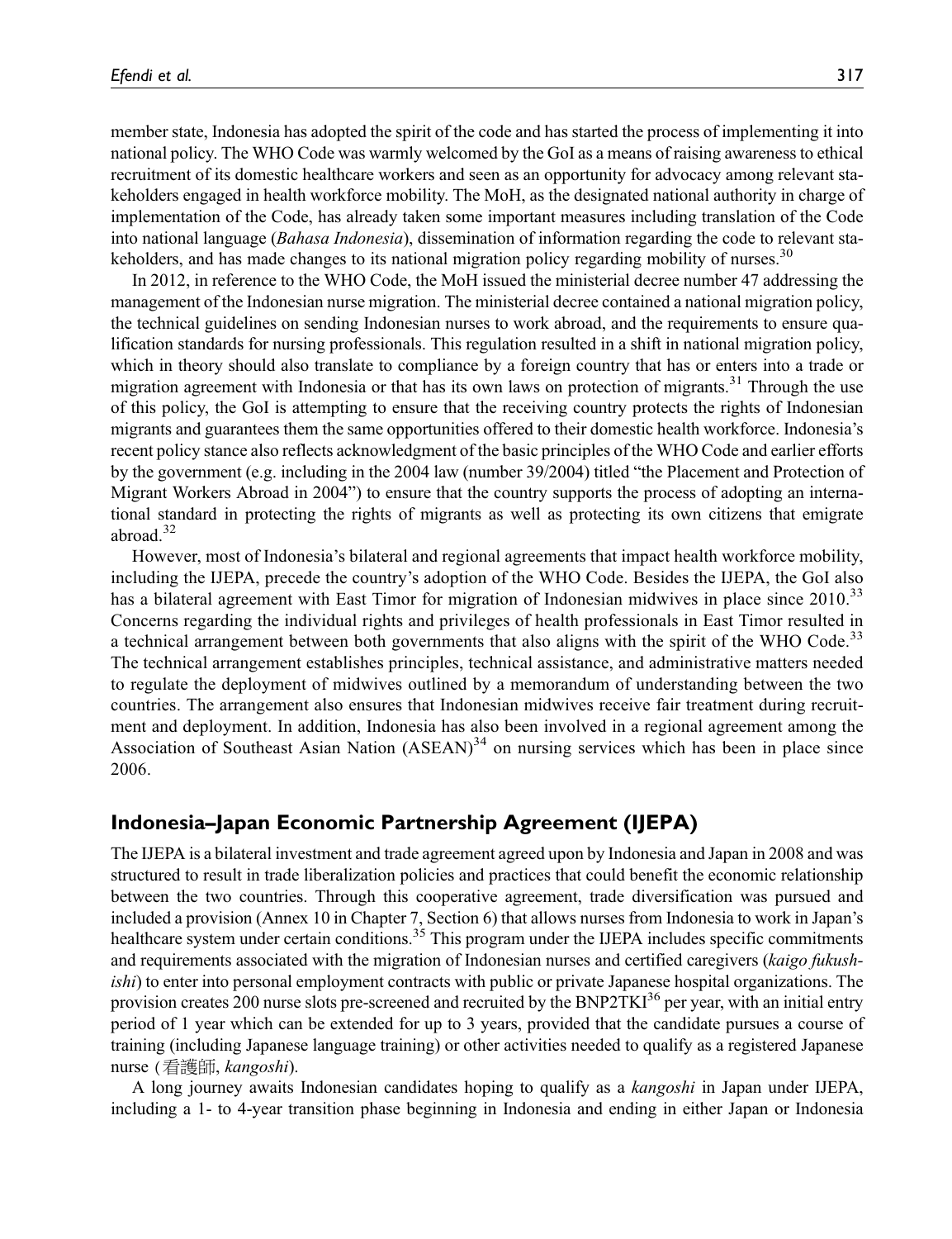should the candidate fail to meet stated requirements.<sup>37</sup> In order to join this program, Indonesian candidates are required to undergo a 6-month pre-departure training program within Indonesia and are also required to undergo intensive language training in order to help them pass the Japanese Nursing License Examination that is conducted in writing in the Japanese language. Within Japan, Indonesian nurses work as nurse assistants at a host institution until they pass the national exam (with candidates allowed to take the test a maximum of three times); otherwise they must return home after a 3-year contract is completed. A similar scheme is also applicable to certified caregivers under the IJEPA.<sup>37</sup>

The process required by the IJEPA introduces many significant professional hurdles prior to qualification, including a spoken and written language barrier, cultural differences, and the most difficult aspect, successfully passing the national qualification exams in Japanese as required for Japanese nurse nationals.<sup>38</sup> Specifically, the nurse qualification test comprises some 240 questions conducted over 7 h.<sup>39</sup> Under the IJEPA program, the passage rate for the exam is only 18%, which means that only 87 out of 481 Indonesian test takers have succeeded in passing the Japanese Nursing Examination from 2010–2014 (see Table 1).<sup>40,42</sup> Though the passage rate has shown some improvement from the first year, the kangoshi exam was first administered to the IJEPA candidates in 2010; acknowledging the low passing rate, the designated authority of Japan revised the requirements to allow an additional year for candidates to stay in Japan and re-take the test.<sup>41</sup> Other adjustments have also been carried out including extending Japanese language training from 6 months to 1 year (implemented since 2013) to help the candidates better address language barriers/challenges.<sup>42</sup> Furthermore, changes to the examination by allowing extra time to complete the exam and attaching more simplified "hiragana" characters to the complex "kanji" (Chinese characters) have arguably helped improve candidate passage rates.<sup>43</sup> However, the overall and continuing low passing rate of Indonesian nurses under the IJEPA in Japan has invited criticism both within and outside the country.<sup>38,44</sup>

In fact, the problems faced under the IJEPA are similar to those experienced by Filipino nurses under a similar bilateral investment and trade agreement between Japan and the Philippines (the "Japan–Philippines Economic Partnership Agreement" or the "JPEPA"), which includes a very similar provision and requirements for nurse migration. In a separate study examining the JPEPA, it was reported that only 7.18% of Filipino had passed the Japanese Nursing Examination from 2009 to 2011.45 Others studies evaluating the IJEPA program from the perspective of Indonesian nurses have found that a lack of understanding of the working conditions in Japan led candidates to become dissatisfied with their work and may have led to noncompletion of the program.<sup>46</sup>

The IJEPA was built around the premise of providing mutual benefits for both source (Indonesia) and destination country (Japan) and was also aimed at improving the economic and employment benefits between the countries specific to skilled migration. However, given current challenges faced by Indonesian nursing candidates, the low rate of examination passage, and questions regarding the operation of the IJEPA nursing provision, it is clear that the fundamental structure of the IJEPA requires further scrutiny. This includes assessing whether the stated goals of the IJEPA are compatible with Indonesia's overall emigration policy, whether they help address the country's health workforce development and sustainability needs, and whether individual nurse practitioners benefit from the program.

## Compatibility of the IJEPA at the Indonesian national emigration policy, health services, and individual practitioner level

Assessing whether the IJEPA is compatible to Indonesia's overall goals and operational policies aimed at addressing health workforce development and health systems sustainability can be measured at three levels: the emigration policy level (inter-government), the health services level (MoH), and the individual level (the nurse practitioner). Important to examine are key Indonesian national governmental agencies participating under the leadership of Ministry of Trade (MoT)—including the Ministry of Manpower and Transmigration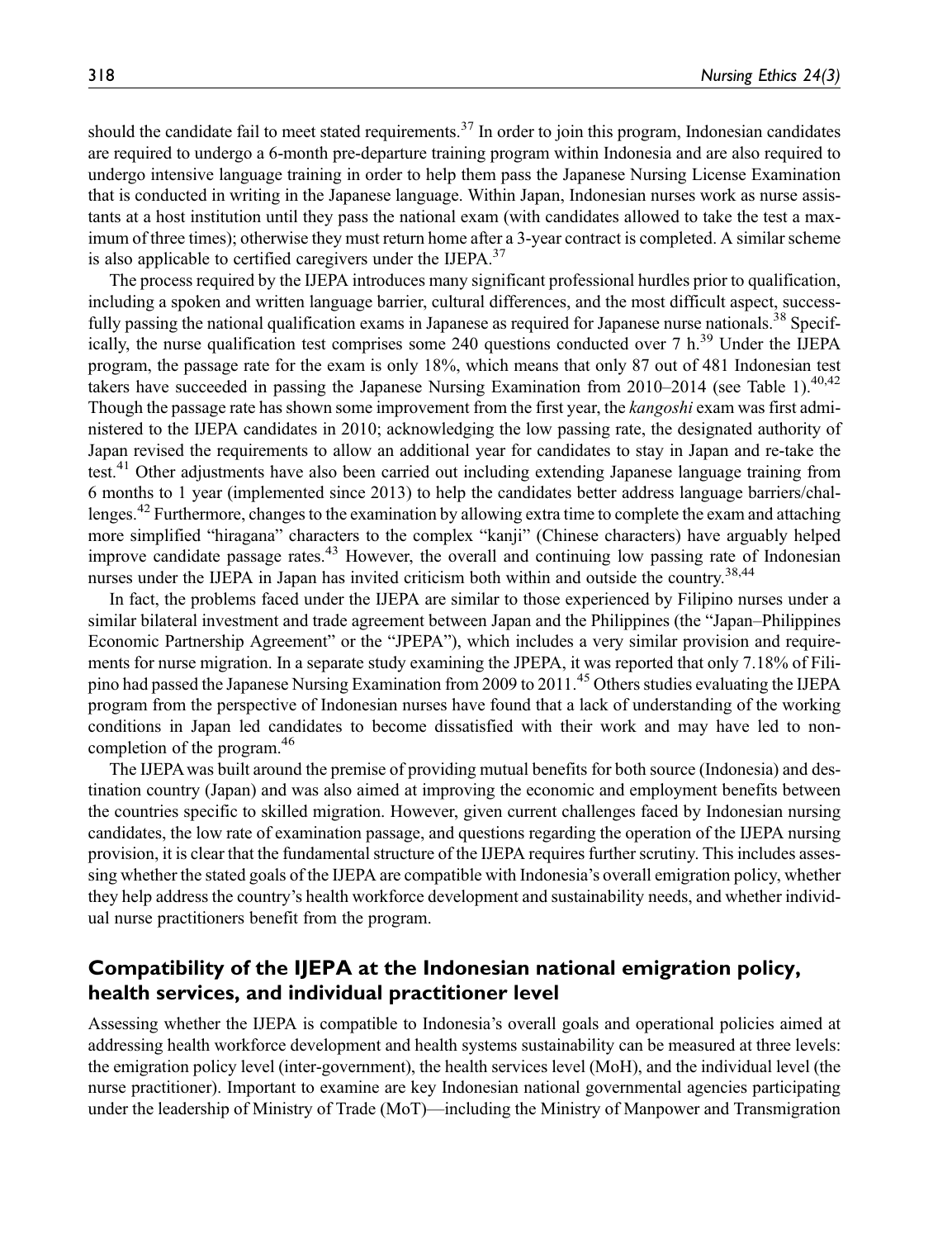|               | <b>Table 1.</b> Indonesian nursing applicant passage rates under the Indonesia-Japan Economic Partnership Agreement. <sup>42</sup> |                     |                  |                 |                       |                |                  |                |                  |                      |                       |        |                                                         |
|---------------|------------------------------------------------------------------------------------------------------------------------------------|---------------------|------------------|-----------------|-----------------------|----------------|------------------|----------------|------------------|----------------------|-----------------------|--------|---------------------------------------------------------|
|               |                                                                                                                                    | ຊ                   | IO test          |                 | 2011 test             |                | $2012$ test      |                | $2013$ test      |                      | $2014$ test           |        | Overall                                                 |
| Entry<br>year | Total number Test<br>of candidates                                                                                                 | takers              | Number<br>passed | takers          | Test Number<br>passed | Test<br>takers | Number<br>passed | Test<br>takers | Number<br>passed | takers               | Test Number<br>passed | passed | Number Percentage of those<br>who passed                |
|               | Z                                                                                                                                  | 8                   |                  | ᡡ               |                       |                |                  | n/a            | n/a              | n/a                  |                       |        | 23.1%                                                   |
|               | $\mathfrak{r}$                                                                                                                     |                     |                  | $\frac{5}{2}$   |                       |                |                  |                |                  | n/a                  | n/a                   | వి     |                                                         |
|               |                                                                                                                                    |                     |                  |                 |                       |                |                  |                |                  |                      |                       |        | $22%$<br>$41%$<br>$41%$<br>$12.8%$<br>$0$<br>$0$<br>$0$ |
|               |                                                                                                                                    |                     | n/a              | n/a             | n'a                   |                |                  |                |                  |                      |                       |        |                                                         |
|               |                                                                                                                                    |                     | n <sup>/a</sup>  | n <sup>/a</sup> | n/a                   | n/a            | n/a              | 25             |                  |                      |                       |        |                                                         |
|               | $37297 +$                                                                                                                          | $2a$ $2a$ $2b$ $2b$ | n/a              | n/a             | n/a                   | n/a            | n/a              | n/a            | n/a              | ౢ                    |                       |        |                                                         |
|               |                                                                                                                                    |                     | $\frac{a}{a}$    | n/a             | n/a                   | n/a            | n/a              | n <sup>a</sup> | n <sup>/a</sup>  | n <sup>/a</sup>      | n/a                   | n/a    | n/a                                                     |
|               | $\frac{1}{3}$                                                                                                                      |                     |                  | 285             |                       | 257            |                  | 52             | 20               | $\tilde{\mathbf{z}}$ |                       | 59     | 8.1%                                                    |
|               |                                                                                                                                    |                     | 03%              |                 | 5.26%                 |                | $13.2\%$         |                |                  |                      |                       |        |                                                         |
|               |                                                                                                                                    |                     |                  |                 |                       |                |                  |                |                  |                      |                       |        |                                                         |

| í<br>$\overline{\phantom{a}}$<br>í     |
|----------------------------------------|
| ׇׇ֚֕֡<br>l                             |
| ī<br>֦֦֚֚֚֚֝֝֝֝֬֝֝֬֝֬<br>$\frac{1}{2}$ |
| $\frac{1}{2}$                          |
| $\vdots$                               |
|                                        |
| ֕                                      |
| ׇ֚֘<br>ì                               |
| $\overline{1}$<br>I<br>ı               |

The above data include the IJEPA candidates who issued a "re-challenge" and went back home to Indonesia to pursue further kangoshi exam testing under their own expenses. The above data include the IJEPA candidates who issued a "re-challenge" and went back home to Indonesia to pursue further kangoshi exam testing under their own expenses.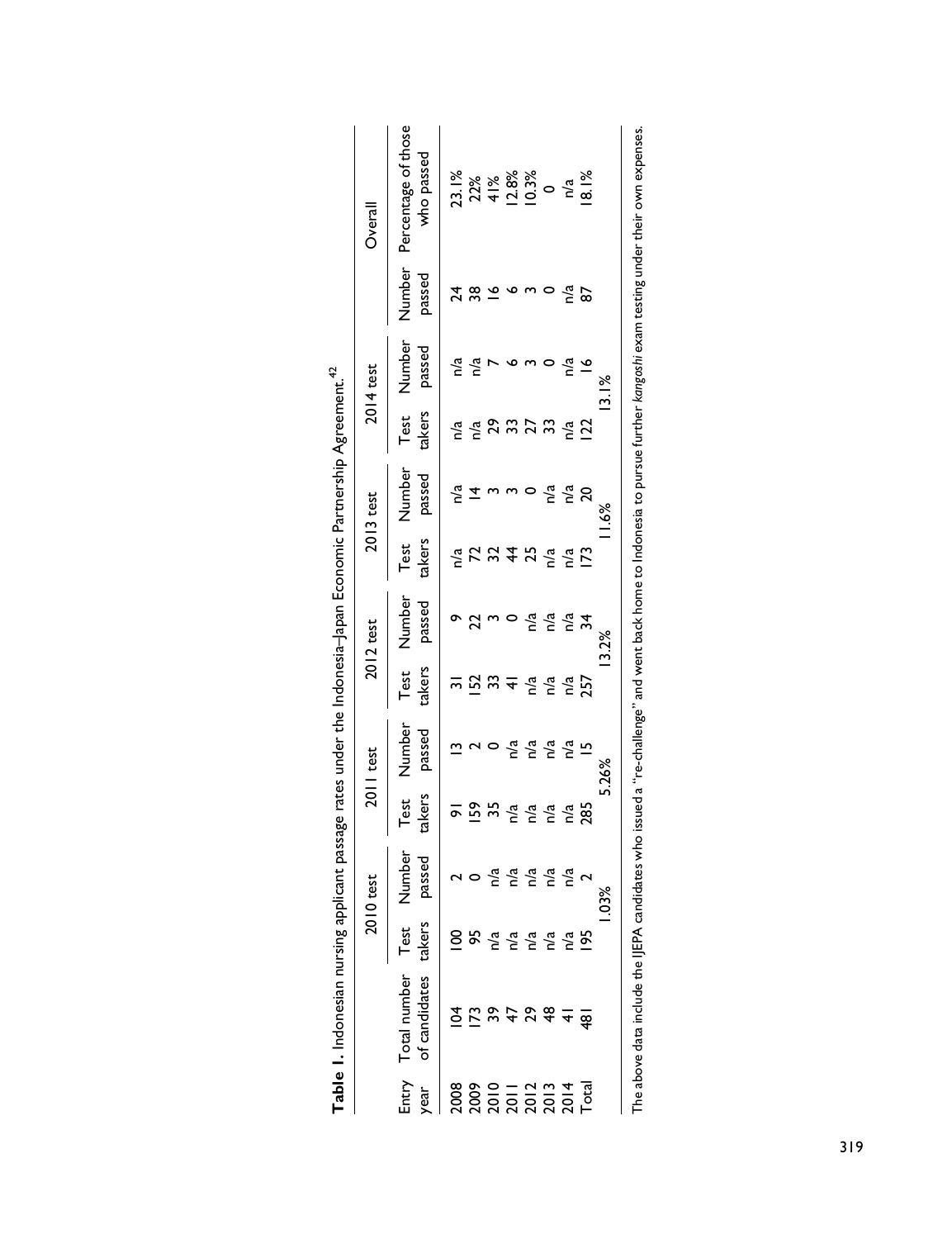(Kemnakertrans), the BNP2TKI, the MoH, the Ministry of Foreign Affairs (MOFA), and the Ministry of National Education (MoE)—who are key domestic stakeholders of the IJEPA.

As IJEPA is primarily focused on bilateral economic trade and development, the MoT's primary concern as the lead agency for the agreement is to ensure a balance of trade and assistantship in capacity building for Indonesia's domestic industries. Similarly, as the agency focused on diplomatic relations with other nation states, the MOFA<sup>47</sup> also welcomes the IJEPA, given its goals to maintain a history of good relations between the countries. Recent evaluation of the trade facilitated under the IJEPA indicates that in terms of export and import activities, both countries have received benefits from more open and free trade.<sup>48</sup> However, trade benefits derived from the IJEPA do not appear to be significant enough to provide Indonesia more leverage and influence on trade activities at the macro level as was hoped.<sup>48</sup>

At the emigration policy level, Kemnakertrans is responsible for the promotion, policy making, and protection of Indonesian migrants, including regulating and evaluating the practices of private recruiters.<sup>49</sup> Meanwhile, the BNP2TKI has the responsibility to implement migration policies by coordinating existing government services on the issue and ensuring the active protection of the rights of migrant workers. Collectively, the role of these two institutions is to promote migration by seeking out niche labor markets with an emphasis on government involvement (e.g. government-to-government or government-to-private relationships) in order to facilitate migration and economic opportunity.49 From this context, Kemnakertrans and the BNP2TKI both viewed the IJEPA as an opportunity to promote Indonesian trade by gradually transforming the country's image from a major unskilled worker exporter economy (non-formal sector) to a skilled labor exporter in the healthcare sector.<sup>36</sup> Similarly, the role of the MoE is to prepare high-quality nursing graduates during pre-service training by acting as the regulatory body for managing the quality and quantity of nursing educational institutions.<sup>50</sup> The MoE worked closely with various stakeholders to ensure that nursing graduates meet certain global standards for licensure and employment, and hence, similarly supported the IJEPA as an opportunity to further promote Indonesian nurses as high-quality healthcare workers abroad.

From the health services level, the overseas movement of Indonesian nurses has been a point of concern for Indonesian health ministers and policy makers even prior to the IJEPA. In 2005, the MoH established a specific division to oversee Indonesian health worker migration. However, as stated in Indonesia's Human Resources for Health (HRH) strategic plan, the policy of sending health workers abroad has two primary objectives: addressing global demand and creating job opportunities for Indonesian health workers.<sup>13</sup> Within this context, the deployment of the health workforce abroad is focused on the benefits derived by Indonesia through the transferring of technology and knowledge rather than encouraging nurses to permanently emigrate.<sup>31</sup> Therefore, the MoH<sup>51</sup> views the IJEPA as *both* potentially beneficial for Indonesia in terms of creating job opportunities for Indonesian nurses but also expects Japan to lend its expertise to help strengthening the medical competencies of Indonesian nurses.<sup>30</sup> Although the MoH generally supports the idea of sending nurses abroad, it is specifically concerned about losing experienced workers that could be utilized for domestic needs as well as the potential for returning nurses to deskill as they are required to work in Japan below their scope of practice as nursing assistants. At the same time, the MoH is concerned about the potential negative impact of the IJEPA to overall domestic HRH policy, as well as its impact on managing health workforce planning and resulting imbalances between production and demand. $52$ 

At the individual level, nurses under Indonesian law are guaranteed the right to freely migrate regardless of their motivation.<sup>32</sup> The recently issued Nursing Act (number 38/2014) also specifically acknowledges the expanded role of Indonesian nurses in meeting the global demand in health workforce shortages and notes that nurses are consistently among those Indonesian migrants who commonly leave the country.<sup>53</sup> Freedom of movement also means freedom to choose in which route nurses would like to migrate abroad, including potentially utilizing the IJEPA program. However, reports by the MoH indicate that currently there are only a small number of interested nursing candidates in the IJEPA due to concerns over the long recruitment process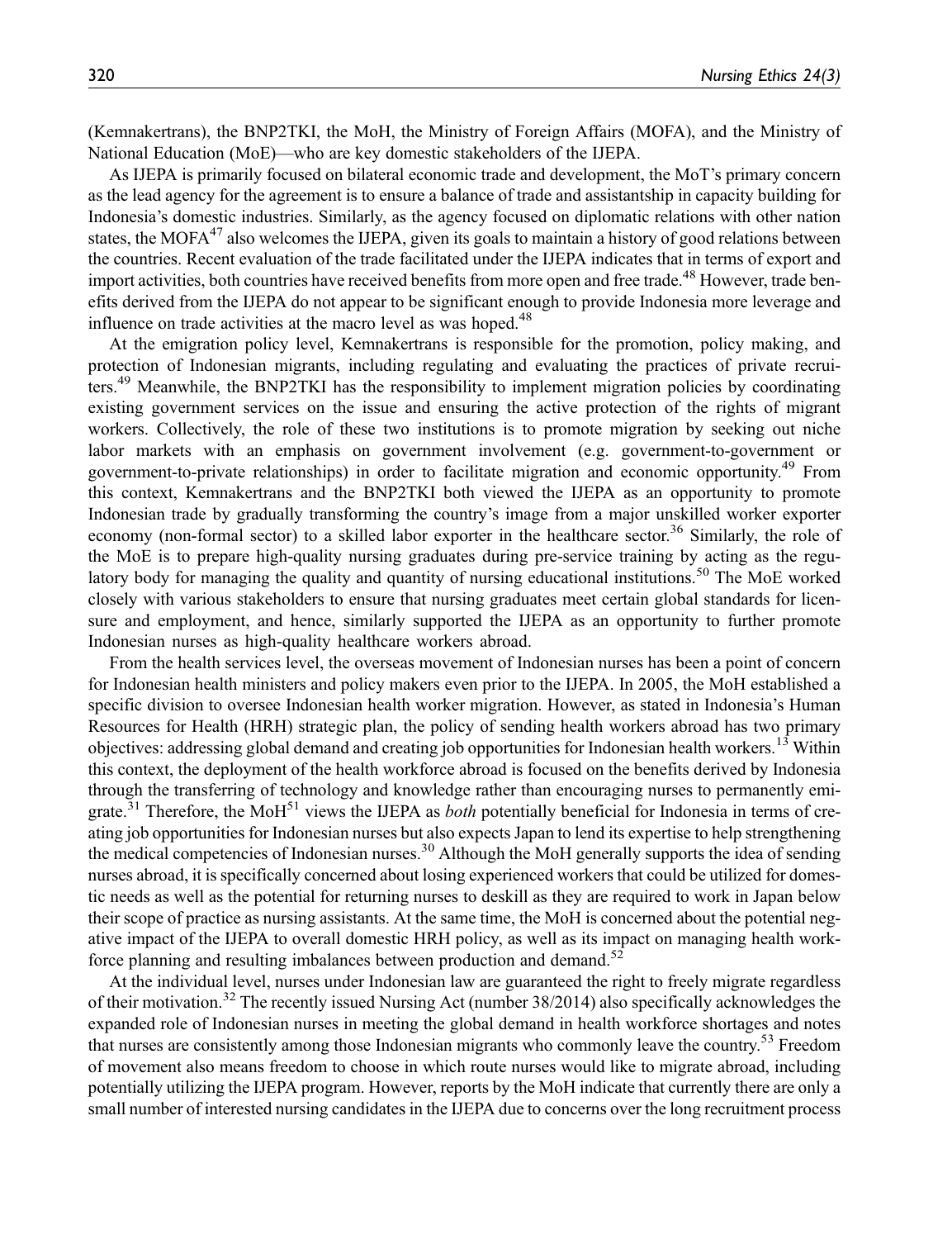and the risks of failing the nursing exam in Japan.<sup>54</sup> We explore additional ethical considerations that may impact individual nursing professionals related to the IJEPA in the next section.

Hence, the case of the IJEPA illustrates that though the trade agreement may not have a profound impact on the overall domestic nursing shortages, given the relatively small number of Indonesian nurses involved, it nevertheless represents a misalignment of trade and economic priorities with national health workforce development and health systems sustainability objectives. It further indicates that although the agreement's intended purpose is to bring mutual benefits to both countries by improving healthcare employment opportunities while also enabling capacity building and enhanced training, this has not been realized at the operational level. As an example, although the MoH HRH strategic plan clearly states that the main purpose of sending nurses abroad is for the transfer of knowledge and skills, existing IJEPA initiatives have fallen short of this goal.13 Specifically, the GoI took steps to actively negotiate the IJEPA with the Japanese government, which resulted in an agreement for technical assistance and financial support through the multi-year Japan International Cooperation Agency (JICA) project designed to enhance nursing competency through inservice training.<sup>55</sup> However, the actual benefits of the JICA project have been difficult to ascertain and may instead be viewed as a strategy of "compensation policy" in response to pressures of both countries to balance potential trade benefits with that of its impact on healthcare worker recruitment success. Furthermore, while HRH has emerged as a policy priority for the MoH, there appears to be a lack of coherence in the immigration and policy approach to addressing nurses' utilization when returning to the home country.

Finally, there appears to be misalignment between the WHO Code and health worker migration under the IJEPA from a health systems sustainability aspect. Article 3.5 of the WHO Code notes that "International recruitment of health personnel should be conducted in accordance with the principles of transparency, fairness, and promotion of sustainability of health systems in developing countries." The Code places the obligation of promoting sustainable health systems on member states, especially for developing countries. For Japan, promoting health systems sustainability should involve developing a sustainable domestic health workforce and creating effective HRH management to reduce reliance on other countries such as Indonesia. From the Indonesian side, promoting sustainability should involve capacity building at home while promoting responsible health worker mobility that does not significantly impair its own access and delivery to healthcare. Given the policy direction set out by the WHO Code, both countries should derive benefits from the mobility of health workers and collaborate in promoting health system sustainability. However, policy makers from both countries have failed to even agree on the definition of health workforce sustainability or how to measure it under the IJEPA.<sup>56</sup> Therefore, negotiation and implementation of the IJEPA appears to lack sufficient consideration of the agreement's potential impact on health system sustainability and could be improved upon.

## Ethical considerations

Despite some potential positive economic benefits resulting from the international movement of nurses between countries, which includes remittances sent back to source countries and additional training for nurses abroad, the public health impact of nurse migration on populations already lacking adequate access to healthcare services raises certain ethical considerations that need to be explored.<sup>5</sup> Specifically, the loss of skilled labor and its impact on healthcare capacity, notably in Indonesia, have not been effectively addressed through domestic policy or international agreements that could better balance economic opportunity, the mutual benefits of international trade, and local health capacity and workforce needs. Ethical considerations that need to be assessed in this context are focused on the operation of the IJEPA and overall impact on individual nurse practitioners and include: the overall cost of the IJEPA program; balancing freedom of movement with source country health needs; and cost versus patient safety considerations. This section explores these questions from the view of the source country Indonesia.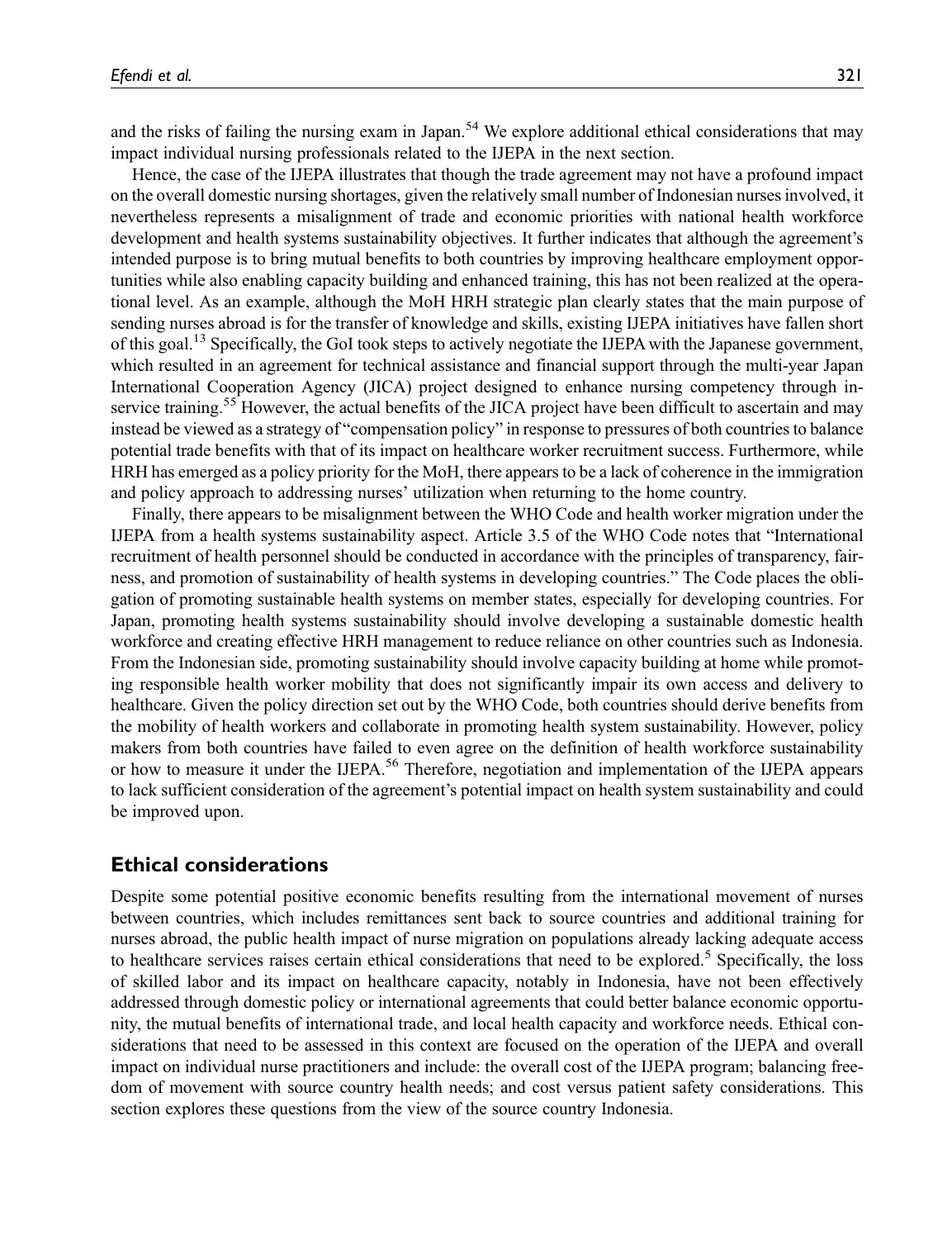## Cost of IJEPA and ethical recruitment

Whether appropriately recognized or not, the nursing profession has become a multibillion dollar global industry in the international economy.<sup>1</sup> This international labor market encourages nurses from low- and middle-income countries to seek opportunities abroad in the hopes of achieving greater professional and economic opportunities in high-income settings. However, relying on the international market for labor capacity likely distorts the balance of human resources in the domestic market. The market created through Government-to-Government (G-to-G) cooperation or by private recruiters seems to be an unequal exchange, where one country loses and the other country gains or does not receive the full benefit of the labor commodity. In the context of G-to-G cooperation in health worker migration, the source country is often enticed to open up its nurse labor market to a developed country in exchange for possible economic benefit in other sectors or indirect economic stimulus in the form of remittances.<sup>5,57</sup>

For example, under the IJEPA, the Japanese government developed a quota of 200 nurse candidates per year that could be sent by Indonesia.<sup>10</sup> However, the infrastructure and G-to-G cooperation mechanisms necessary to implement this process of recruitment and deployment are extremely costly for the source country in terms of time and resources. Based on the authors analysis of the IJEPA databases from the MoH, more than 50% of the IJEPA nurse candidates were trained in public nursing schools in Indonesia, meaning that public taxes and resources have been used to subsidize the export of these professionals to other countries. Another critical point is that nursing candidates recruited under the IJEPA regime are mostly better prepared and represent a higher skilled migrant labor workforce compared to other nurse cadres, given the robust selection process required under the trade agreement. This specifically includes the IJEPA requirement for at least 2 years of working experience, meaning that the source country employer likely bears the cost of the initial training of these candidates and the indirect cost of employment turn-over. This may create an even higher potential for loss of skilled human capital when they leave for a developed country.

From the Japanese perspective, recruiting Indonesian nurse migrant candidates also has costs, including high expenditures incurred by the Japanese government and host facilities/employers to operationalize the IJEPA program.<sup>45</sup> In fiscal year 2010 (the third year of the IJEPA), the Japanese government allocated US \$8.7 million for the funding on foreign care workers which was eight times higher than the previous year.<sup>58</sup> Furthermore, in a recent study conducted by Tsubota et al.,<sup>59</sup> it was estimated that the total economic cost for hiring migrant nurses for the 3-year contract period was 12.9 million Japanese yen. It should be noted that this study did not explore whether this cost represents a lower cost compared to the training and employment of domestic Japanese nurses to meet shortages.<sup>60</sup>

Additionally, ensuring standards of ethical recruitment of foreign nurses is also a critical component to ensuring fair balance in health worker migration. Active recruitment, such as offering soft loans and aggressive advertisement of vacancies in a foreign country, are often the driving "pull" economic factors leading to exiting of nurses from a source country and act as enabling factors for migration to high-income markets.<sup>61</sup> Therefore, transnational recruitment practices and marketing must also be closely monitored, scrutinized, and regulated in order to ensure that expectations of nursing candidates and source country needs are properly aligned.

## Balancing the right to mobility and community health needs

The GoI recognizes and respects the autonomy and the right of individuals to seek employment abroad as is suitable for his/her degree of competency. This concept of individual autonomy and the right to migrate as a human right is also strongly supported by the International Council of Nurses (ICN).<sup>62</sup> Driving individual decisions by healthcare workers to migrate outside of Indonesia are typical "push" factors including limited professional opportunities/status, unclear career pathways, and poor working environments.<sup>8</sup> On the other hand, the GoI has a responsibility to supply an adequate number of nurses to meet the needs of the entire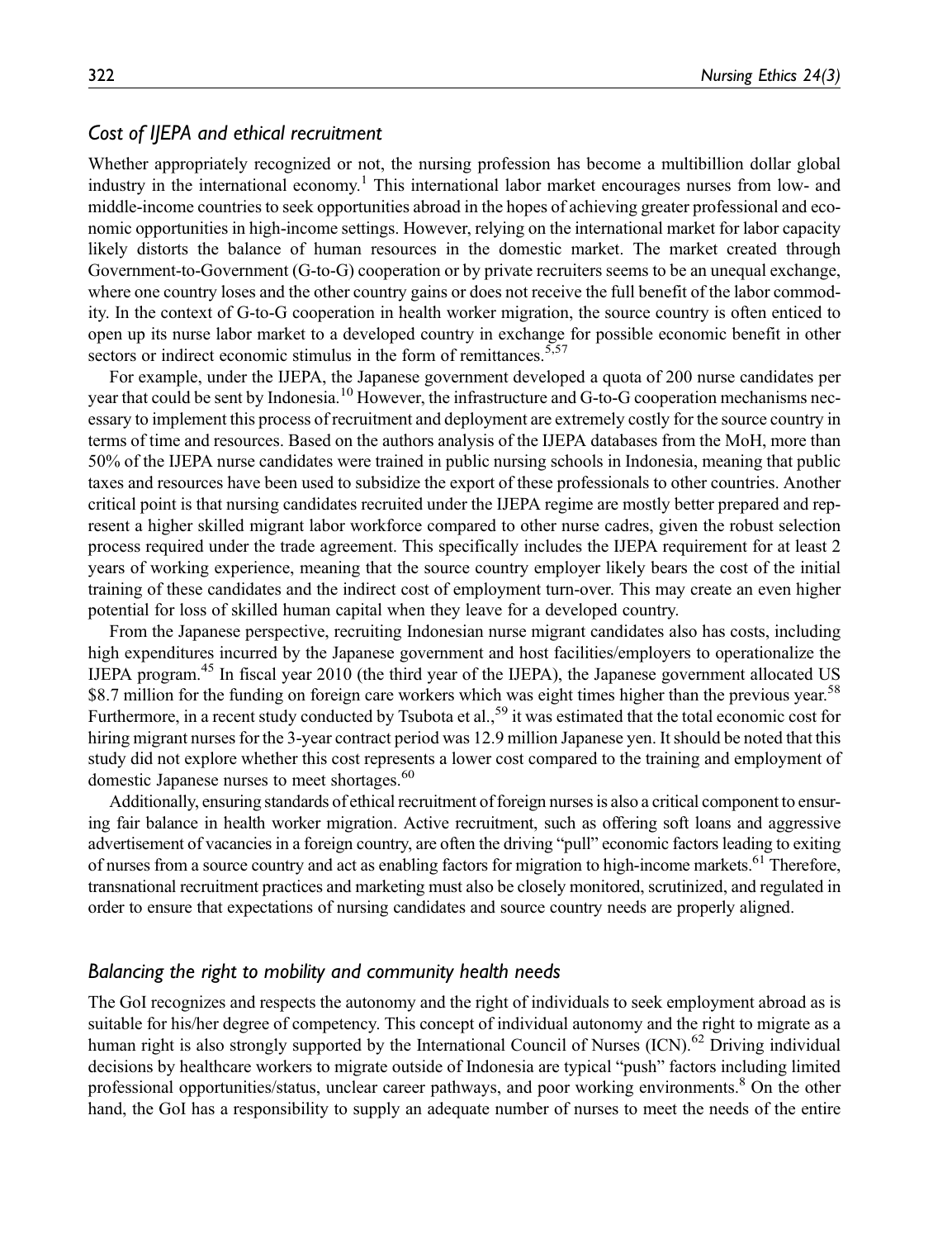population especially in the context of its recent policies promoting UHC. Domestic public health needs should also be considered within the context of nurses' oath and code of practice. For example, the Indonesian nurses' oath and code of practice implies that nurses must first prioritize the public interest but the Nursing Act of 2014 also recognizes the right of nurses to refuse to provide care under limited circumstances.<sup>63</sup>

This implies that the GoI and the MoH have a primary obligation to recruit, retain, and distribute competent nurses to meet the needs of the Indonesian people. However, complex challenges in the Indonesian health sector as previously discussed may make it difficult to prioritize or meet these public goals. These challenges include limited capacity and resources of domestic public and private health stakeholders to employ nurses trained in-country;<sup>18</sup> reports of over production of nursing graduates;<sup>19</sup> and domestic unemployment rates for nurses.<sup>64</sup> As a result, the Indonesian government should carefully manage nurse migration in appropriate ways, which involves strong policy development directed toward prioritizing the needs of UHC, providing economic stimulation for the domestic healthcare sector and hiring of skilled healthcare workers, and also conducting Health Impact Assessments (HIAs) on the impact of national policies and trade agreements like the IJEPA on the domestic health workforce.

Additionally, the GoI should assert its position of both welcoming nurses who wish to take advantage of the IJEPA program while also working with the Japanese government to ensure that the labor rights of Indonesian nurses are protected. This position has been stated in the GoI's ministerial decree number 47 in 2012, which stated that sending nurses overseas is intended to expand working/professional opportunities and advancing the knowledge, skill, and experience of nurses in alignment with the national policy of health workforce management. However, the GoI's implementation of its ministerial decree may be lacking. For instance, though the GoI reaffirms the autonomy of free movement of nurses, it does not adequately facilitate utilization of their capital (knowledge and skill) for domestic health needs. This specifically includes an inability to successfully fill vacant posts of health staff in rural and remote areas, which is crucial in embarking on UHC in Indonesia. Hence, efforts to better implement the ministerial decree should be complemented with any IJEPA reform. This includes possibly redirecting resources utilized on operating the IJEPA program for the support and development of the national health system, especially among populations that currently lack adequate healthcare access. Technical assistance, financial support, and achieving a balance in terms of "brain power" under this doctrine could then become priority policy options.

Policy priorities and translation of the ministerial doctrine into tangible benefits for Indonesian nurses should also focus on the issue of "brain waste" (when an emigrating healthcare worker becomes unemployed, underemployed, or employed below their skill level) that accompanies this type of migration.<sup>5,57</sup> Specifically, under the JPEPA between the Philippines and Japan, Filipino nurse candidates are not allowed to perform professional nursing care until they pass the *kangoshi* exam.<sup>45</sup> This is the same situation faced by the IJEPA candidates who are required to reduce their scope of practice to perform nursing duties while they work as a nurse's assistant until their exam passage. Similarly concerning, a separate study found that returnees of ex-IJEPA candidates who experienced this "brain waste" confronted professional uncertainties and had difficulty finding jobs (e.g. 18 out of 20 nurse returnees were unemployed upon return to Indonesia).<sup>10</sup>

#### Cost of care versus patient safety

Prior to passing the Japanese Nursing Examination, Indonesian nurses are recruited as assistant nurses, meaning they are paid less than qualified Japanese nurses. Even though the monthly salary of a nurse's assistant in Japan is much higher than that in Indonesia for a fully employed nurse, there are still negative repercussions of this form of brain waste or downward task shifting.<sup>5</sup> Japanese salary discrepancy between these two positions is significant, with the average starting salary for a nurse candidate or trainee ranging from US\$1000 to US\$1800 per month (gross total), and the salary ranging from US\$1300 to US\$2000 per month after they are recognized as a qualified kangoshi.<sup>51</sup>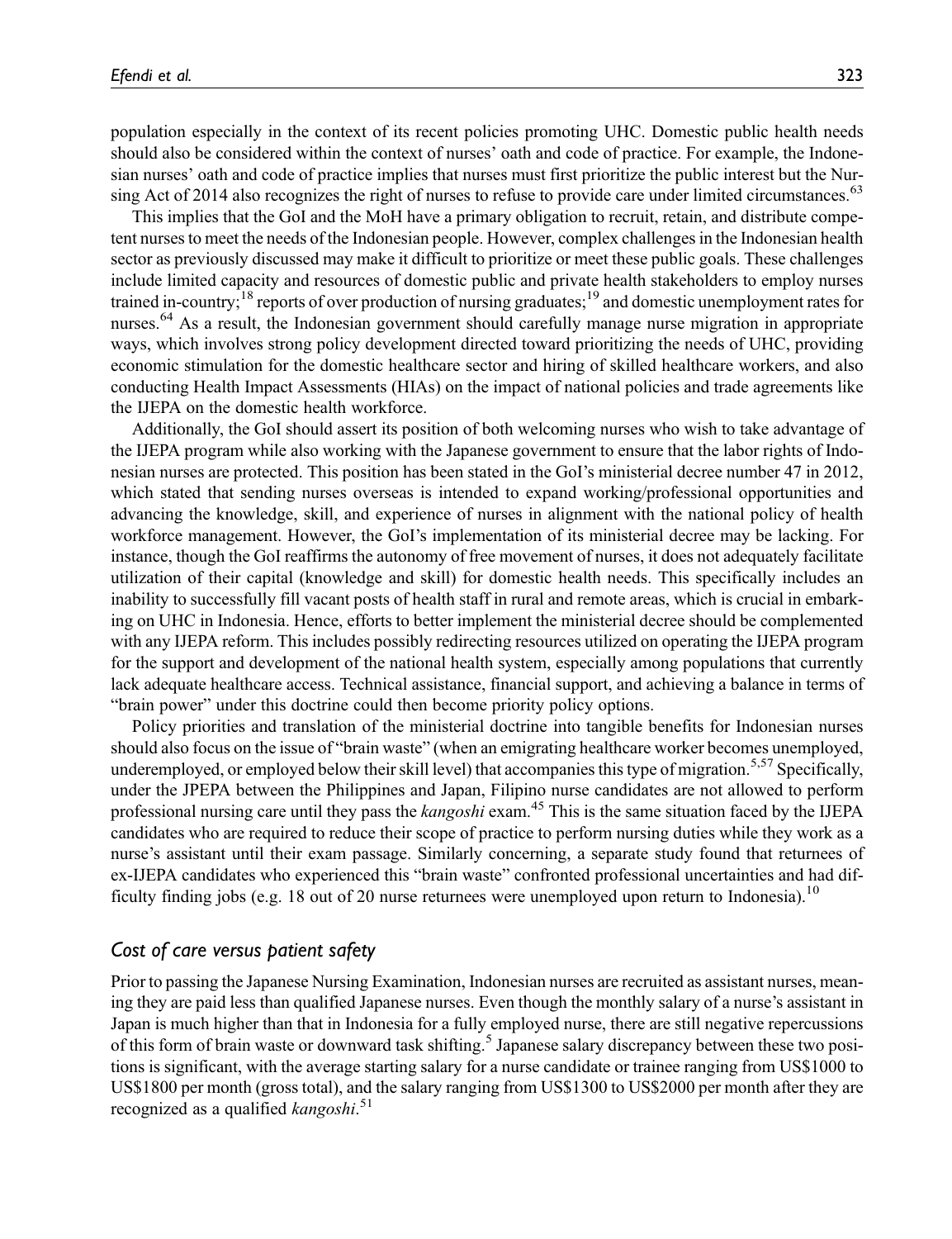As previously mentioned, the low passing rate of Indonesian nurses hampers them from fully practicing their licensed nursing profession. As long as this situation exists, their salary remains that of a trainee until they pass the Japanese Nursing Examination. Candidates are given three chances to take the exam in order to get promoted to a fulltime qualified nurse position within the 3 years afforded by the IJEPA program. From the perspective of Indonesian nurses, this represents a difficult situation given their temporary labor status and the fact that though this salary is higher than an equivalent salary in Indonesia, it may not be competitive given the high cost of living in Japan, particularly in large urban cities.

Brain waste concerns appear to be a major issue for Indonesian *kaigo fukushishi* as all caregivers under the IJEPAwho work in Japan graduated from a nursing school preparing students to be employed as professional nurses. Currently, there are 167 Indonesian nurses working as and paid the equivalent of a certified caregiver in Japan.<sup>42</sup> The IJEPA requirement for certified caregivers to have at least a Diploma level 3 in nursing largely led to nurse applicants participating in the IJEPA kaigo fukushishi program. Hence, Indonesian nurses are clearly not maximizing their training, scope of practice, or maintaining their nursing professional skills that could potentially be utilized more optimally in Indonesia where they are trained.

Additionally, in the interest of Japanese society and patient safety, nurse quality and safety competencies must meet a minimum standard as defined by designated authorities in Japan. This is a critical concern that has been raised in other studies that suggest that emphasizing patient safety must be the first priority for nurses in the transition into a foreign healthcare environment.<sup>65,66</sup> However, the current low morale in the overall Japanese nursing industry due to long hours, low wages, and undesirable working conditions may already represent a difficult environment for Indonesian nurses to succeed in, given the added challenges of language and cultural barriers they experience.<sup>67</sup> Hence, developing a mutual mechanism to improve working conditions and enhance language and cultural exchange is equally important in promoting shared patient safety goals and the success of Indonesian migrant nurses under the IJEPA.

## Policy proposal

The international debate regarding nurse recruitment and migration will continue as long as disparities in healthcare access, economic development, and migration policy still exist. This specifically includes the case study of Indonesia and its national and international healthcare worker migration policies, including the IJEPA, with its relative high cost and questionable economic and public health benefit. What is clear from this assessment is that there needs to be constructive dialogue regarding improvement of this trade and investment framework within the context of ensuring that both Japan and Indonesia, as well as individual nursing professionals, benefit. From Japan's standpoint, a rapidly aging demographic and a critical domestic shortage of approximately 43,000 nurses is a clear case for urgency and reform of its current restrictive migration and nurse qualification policies. From Indonesia's standpoint, proper implementation of the IJEPA that ensures the success of Indonesian nurses and their ability to generate economic opportunity, while also reinvesting resources gained from this economic partnership into initiatives designed to meet local public health needs, needs to be prioritized.

Another policy option is circular migration or "brain circulation," as mentioned by other researchers, which may help to address some of the concerns raised in this piece.<sup>68,69</sup> Facilitating circular migration or return migration would be one of the appropriate ways to develop a mutually beneficial migration scheme under the IJEPA and also align with Indonesia's HRH strategic plan. After working several years in destination countries, recruiters, either private or governmental, should be responsible in assisting the return of these healthcare professionals and reintegration of their skills and training into the local healthcare system. This could be facilitated through formal partnerships and mechanisms supported and funded by fees generated through the IJEPA. Implementing this type of policy reform would not only help Indonesia in retaining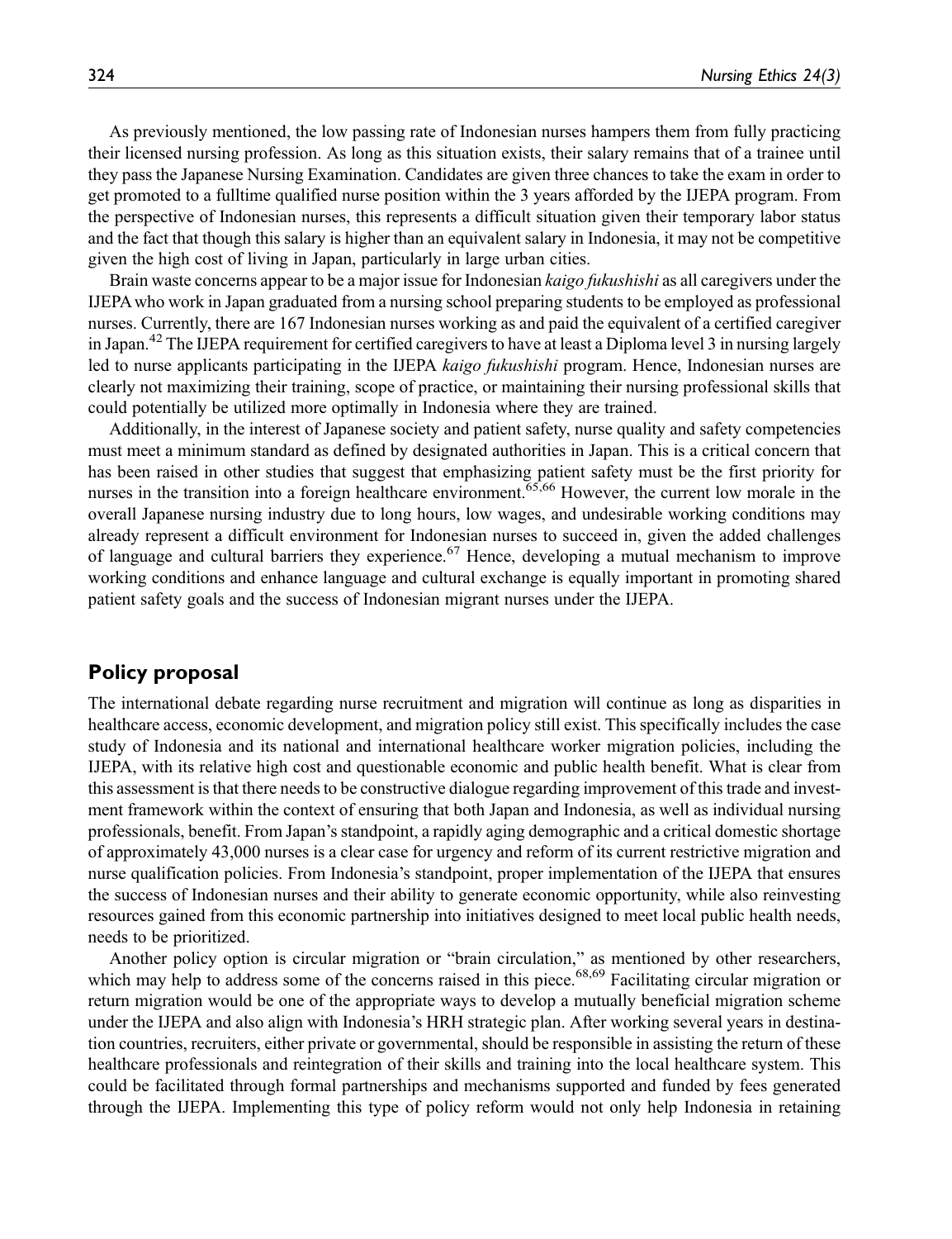critical health workers but would also transform nurse migration into a sustainable strategy of international training and income generation for candidates.

Ethical recruitment of Indonesia's nurses should also be a core principle in any renegotiation of the IJEPA or related economic/trade agreements and should be based on both transparency and fairness principles. This includes adequate disclosure to candidates of the performance of the IJEPA program, a candidate's labor rights, expected salaries and benefits, cultural issues they may face, as well as the challenges faced in sustaining employment in the destination country early on in the recruitment stage. Discrimination, racism, and marginalization must be taken seriously on the part of both institutions and the governments themselves and be subject to robust monitoring, evaluation, and enforcement for potential violations.

These common sense reforms should be pursued in ongoing discussions regarding renegotiation and reevaluation of the IJEPA between Indonesia and Japan. One of the most critical elements of the program that needs immediate attention is the low passage rate of Indonesian nursing candidates and the appropriateness of the qualification exams. Focusing on maintaining patient safety is paramount, but equally, both governments should explore more collaborative training programs both in Indonesia prior to departure and while in Japan as nursing trainees. Furthermore, exploration of alternative licensure options within a change of scope in practice model in the event candidates are unsuccessful in meeting the requirements of the IJEPA should also be considered.

## Conclusion

Recruitment of nurses from a developing country such as Indonesia through international trade agreements introduces several complex policy, operational, and ethical issues that need to be carefully considered. Partner governments must consider both the national public health needs and individual interests of healthcare workers, but also structure policy to minimize the negative effects and maximize the positive effects of international nurse migration. Addressing lessons learned from the case study of the IJEPA may be a good starting point to develop policy implementation mechanisms better aligned with the WHO Code, positively frame future negotiation of trade agreements that contain provisions/programs addressing healthcare worker migration, and establishing policy coherence across local, national, and global policy to ensure more ethical and efficient healthcare worker migration.

#### Conflict of interest

The author(s) declared no potential conflicts of interest with respect to the research, authorship, and/or publication of this article.

#### Funding

The author(s) disclosed receipt of the following financial support for the research, authorship, and/or publication of this article: F.E. received funding support from the Directorate General of Human Resource for Science, Technology and Higher Education (Ditjen Sumberdaya Iptek dan Pendidikan Tinggi) of Indonesia during his doctoral degree.

#### **References**

- 1. Kingma M. Nurses on the move: a global overview. Health Serv Res 2007; 42: 1281–1298.
- 2. Yeates N. The globalization of nurse migration: policy issues and responses. Int Labour Rev 2010; 149: 423–440.
- 3. Adhikari R and Grigulis A. Through the back door: nurse migration to the UK from Malawi and Nepal, a policy critique. Health Policy Plann 2014; 29: 237–245.
- 4. Buchan J. The impact of global nursing migration on health services delivery. Policy Polit Nurs Pract 2006; 7: 16S– 25S.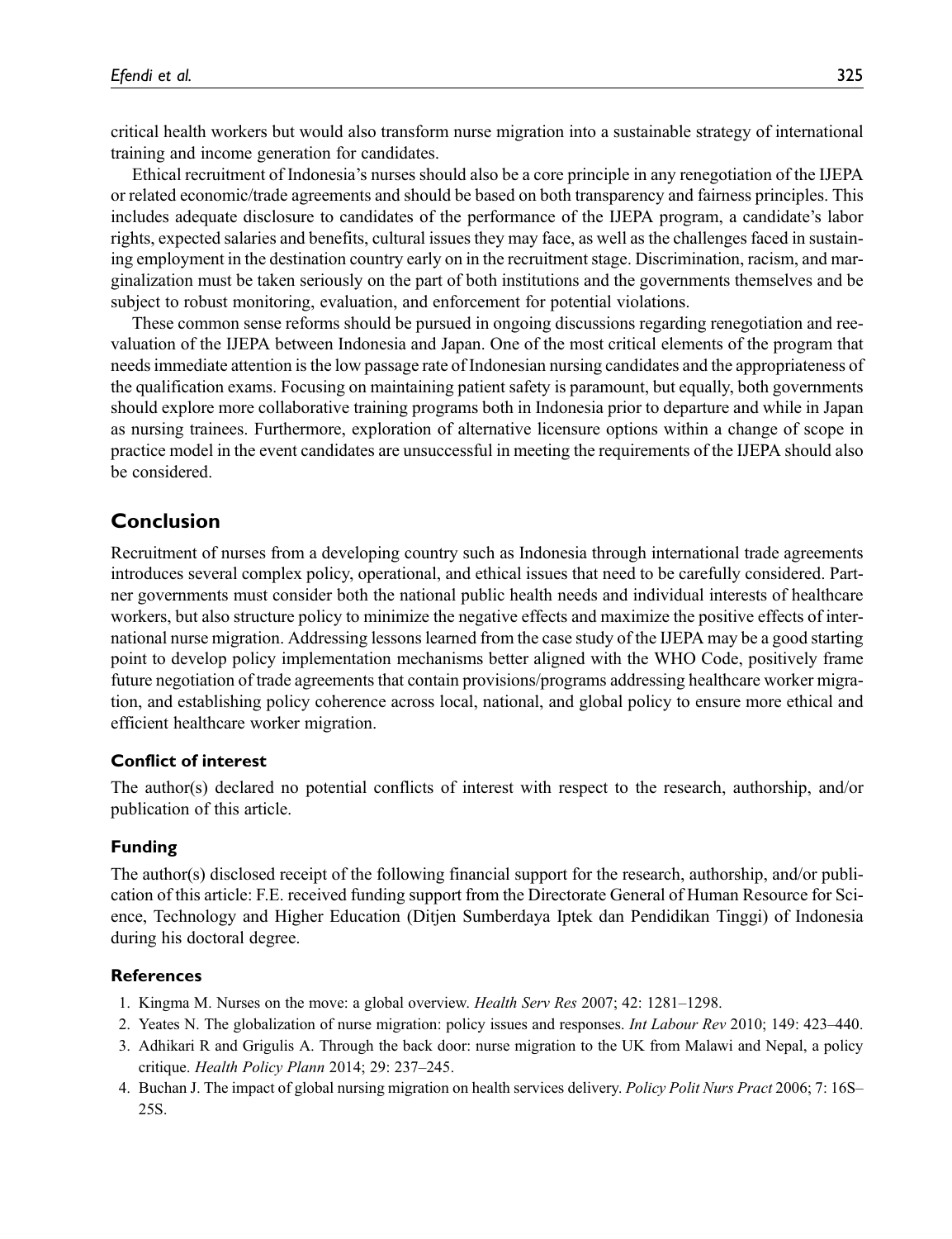- 5. Mackey TK and Liang BA. Rebalancing brain drain: exploring resource reallocation to address health worker migration and promote global health. Health Policy 2012; 107: 66–73.
- 6. World Health Organization (WHO). Global health workforce shortage to reach 12.9 million in coming decades. Geneva: WHO, 2013.
- 7. World Health Organization (WHO). User's guide to the WHO Global Code of Practice on the international recruitment of health personnel. Geneva: WHO, 2010.
- 8. Dywili S, Bonner A and O'Brien L. Why do nurses migrate? A review of recent literature. J Nurs Manag 2013; 21: 511–520.
- 9. WHA63.16. WHO Global Code of Practice on the international recruitment of health personnel. Geneva: WHO, 2010.
- 10. Efendi F, Purwaningsih M, Qur'aniati N, et al. Return migration of Indonesian nurses from Japan: where should they go? J Nurs Educ Pract 2013; 3: 154.
- 11. BNP2TKI. Data Tenaga Kerja Indonesia [Data on Indonesian migrant workers]. Jakarta, Indonesia: BNP2TKI, 2013.
- 12. World Health Organization (WHO). The world health report 2006: working together for health. Geneva: WHO, 2006.
- 13. Kemenkokesra. Keputusan Menteri Koordinator Bidang Kesejahteraan Rakyat Republik Indonesia Nomor 54 Tahun 2013 Tentang Rencana Pengembangan Tenaga Kesehatan Tahun 2011–2025 [Decree of the Coordinating Minister for People's Welfare of the Republic of Indonesia Number 54, 2013 on the Human Resources for Health planning 2011-2025]. Jakarta, Indonesia: Kemenkokesra, 2013.
- 14. MoH. Pemenuhan Tenaga Kesehatan Dalam Jaminan Kesehatan SJSN [Health workers availability in health insurance SJSN] (ed BPPSDMK). Jakarta, Indonesia: BPPSDMK, 2013.
- 15. MoH. Roadmap Pengembangan dan Pemberdayaan SDM Kesehatan untuk Mendukung Kepesertaan Menyeluruh Program Jaminan Kesehatan Indonesia [Roadmap of the development and empowerment of HRH to support universal coverage of health insurance program in Indonesia] (ed BPPSDMK). Jakarta, Indonesia: MoH, 2012.
- 16. Arifah IN. Millenium Development Goals'sulit tercapai' di Indonesia [Millennium development goals is 'difficult to achieve' in Indonesia]. Melbourne, Australia: ABC Radio Australia, 2013.
- 17. Anandita W. NCDs: Beban Ganda bagi Bangsa [NCD: double burden for the nation]. Jakarta, Indonesia: Indonesiamdgs.org, 2013.
- 18. Suwandono A, Muharso, Achadi A, et al. Human resources on health (HRH) for foreign countries: a case of nurse 'surplus' in Indonesia. Colombo, Sri Lanka: Asia Pacific Action Alliance of Human Resources for Health (AAAH).
- 19. MoH. Profil Kesehatan Indonesia 2012 [Indonesia health profile year 2012]. Jakarta, Indonesia: Kemenkes, 2013.
- 20. Buchan J and Aiken L. Solving nursing shortages: a common priority. J Clin Nurs 2008; 17: 3262–3268.
- 21. AusAid. Human resources for health: what is still lacking? Jakarta, Indonesia: AusAid, 2014.
- 22. Statistics Indonesia National Population and Family Planning Board Kementerian Kesehatan and ICF International. Indonesia demographic and health survey 2012. Jakarta, Indonesia: BPS, BKKBN, Kemenkes and ICF International, 2013.
- 23. MoEC. Moratorium Program-Program Studi Bidang Kesehatan [Moratorium study program in health]. Jakarta, Indonesia: Dikti, 2011.
- 24. Kurniati A and Efendi F. Human resources for health country profile of Indonesia. New Delhi, India: WHO SEARO, 2013.
- 25. Anderson I, Meliala A, Marzoeki P, et al. The production, distribution, and performance of physicians, nurses, and midwives in Indonesia: an update. Washington, DC: World Bank Group, 2014.
- 26. Kurniati A and Efendi F. Kajian Sumber Daya Manusia Kesehatan [Review of human resources for health]. Jakarta, Indonesia: Salemba Medika, 2012.
- 27. The Jakarta Post. RI migrant workers' remittances amounted to Rp 88.6t in 2013. Jakarta, Indonesia: The Jakarta Post, 2014.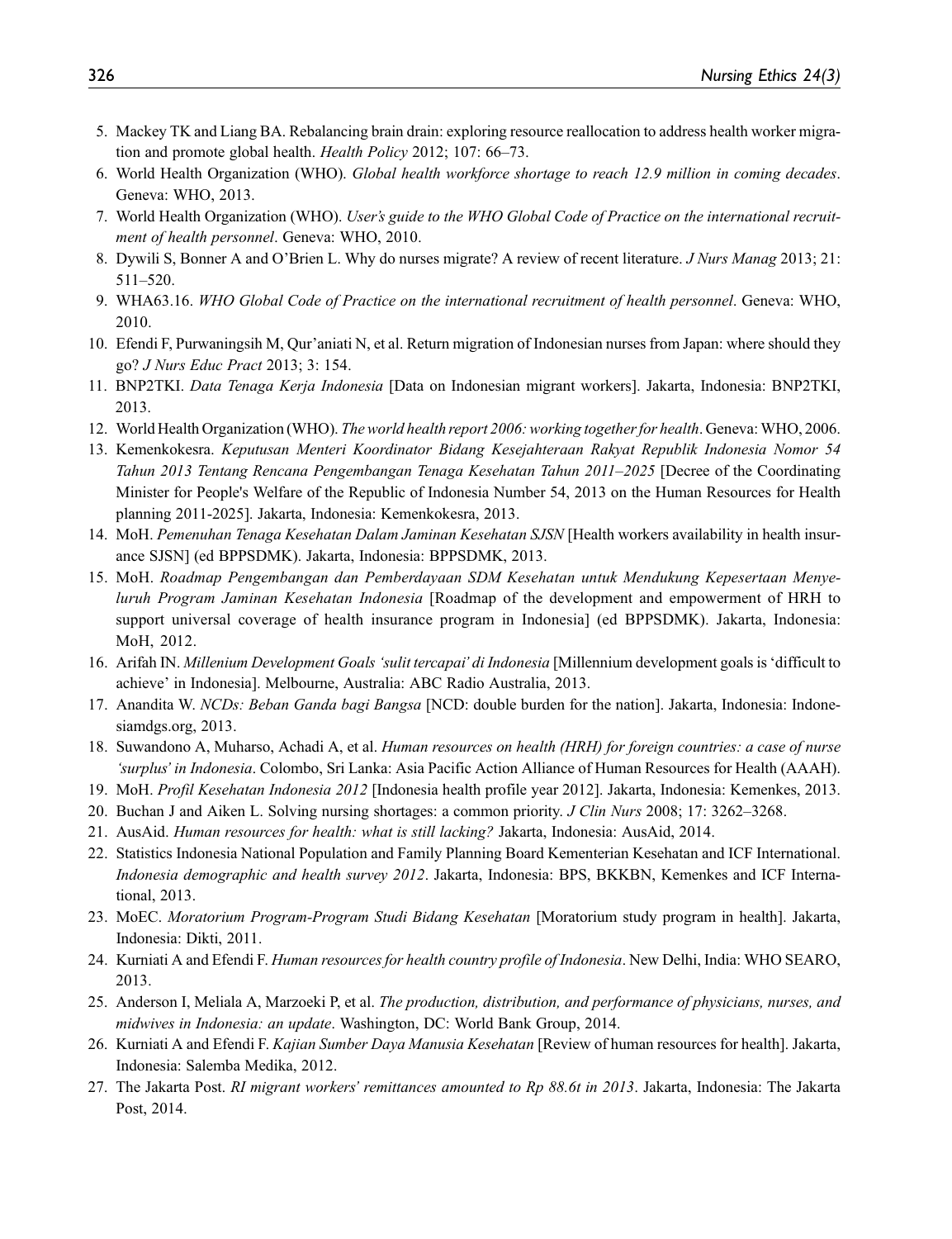- 28. Asongu S. The impact of health worker migration on development dynamics: evidence of wealth effects from Africa. Eur J Health Econ 2014; 15: 187–201.
- 29. The World Bank. Preserving stability and promoting growth. Washington, DC: The World Bank, 2014.
- 30. Efendi F and Chen C-M. Monitoring the implementation of the WHO Global Code of Practice on the international recruitment of health personnel: the case of Indonesia. BMC Health Serv Res 2014; 14: P35.
- 31. MoH. Peraturan Menteri Kesehatan Republik Indonesia Nomor 47 Tahun 2012 Tentang Pendayagunaan Perawat Ke Luar Negeri [Minister of health decree of Republic Indonesia number 27 year 2012 about utilization of nurses to foreign country]. Jakarta, Indonesia: MoH, 2012.
- 32. Republic of Indonesia. Penempatan dan Perlindungan Tenaga Kerja Indonesia di Luar Negeri [Placement and protection of migrant workers abroad] (ed Indonesia SNR), no. 39. Jakarta, Indonesia: Setneg, 2004.
- 33. Ministry of Foreign Affairs (MOFA). Pengaturan Teknis Antara Badan Nasional Penempatan dan Perlindungan Tenaga Kerja Indonesia Dengan Kementerian Kesehatan Republik Demokratik Timor-Leste Tentang Penempatan dan Perlindungan Tenaga Kerja Bidan Indonesia ke Timor-Leste Dengan Program Antar Pemerintah [Technical arrangement between the National Agency for the Placement and Protection of Indonesian Workers with the Ministry of Health Democratic Republic of Timor-Leste on Manpower Placement and Protection of Indonesian Midwives to Timor-Leste under intergovernmental program]. Jakarta, Indonesia: MOFA, 2011.
- 34. ASEAN Secretariat. ASEAN mutual recognition arrangement on nursing services. Cebu, Philippines: ASEAN Secretariat, 2006.
- 35. Ministry of Foreign Affairs of Japan (MOFA). Indonesia-Japan economic partnership agreement (Join press statement). Tokyo, Japan: MOFA, 2006.
- 36. BNP2TKI. Peran BNP2TKI Dalam Pemetaan dan Harmonisasi Kualitas Tenaga Kerja Luar Negeri [The role of BNP2TKI on mapping and harmonization migrant workers]. Jakarta, Indonesia: BNP2TKI, 2012.
- 37. BNP2TKI. Prosedur dan Persyaratan Penempatan TKI Nurse dan Penopang Lansia Jepang [Procedure and requirement of recruitment nurse and care worker migrant to Japan] (ed D Penempatan). Jakarta, Indonesia: BNP2TKI, 2009.
- 38. Noriyuki W. Foreign nurses and care workers in Japan: reform needed. Tokyo, Japan: Asahi Shimbun, 2012.
- 39. Martin A. High bar for foreign nurses in Japan. Tokyo, Japan: The Wall Street Journal Asia, 2013.
- 40. MoH. Data Pengiriman Perawat Indonesia ke Jepang [Data of Indonesian nurse sending to Japan] (ed BPPSDMK). Jakarta, Indonesia: BPPSDMK, MoH, 2014.
- 41. Setyowati Ohno S, Hirano OYand Yetti K. Indonesian nurses' challenges for passing the national board examination for registered nurse in Japanese: suggestions for solutions. 東南アジア研究 2012; 49: 629–642.
- 42. BNP2TKI. Kelulusan Matching Calon TKI Perawat Jepang Penempatan 2015 Meningkat [Passed the matching process of Indonesian migrant nurses candidates to Japan rising in 2015]. Jakarta, Indonesia: BNP2TKI, 2014.
- 43. Benny TCG. Give foreign nurses in Japan a boost by treating accord as long-term remedy for labor shortages. Tokyo, Japan: Japan Times, 2014.
- 44. The Asahi Shimbun. Programs to train foreign nurses still falling short. Tokyo, Japan: The Asahi Shimbun, 2013.
- 45. Yagi N, Mackey TK, Liang BA, et al. Policy review: Japan-Philippines Economic Partnership Agreement (JPEPA)—analysis of a failed nurse migration policy. *Int J Nurs Stud* 2014; 51: 243–250.
- 46. Hirano YO and Ayu WS. The Japan-Indonesia Economic Partnership Agreement through the eyes of Indonesian applicants: a survey and a focus group discussion with Indonesian nurses. 九州大学アジア総合政策センター 紀要,第3号、77-90ページ 2009; 3.
- 47. MOFA. Perjanjian Bilateral: Jepang [Bilateral agreement: Japan]. Jakarta, Indonesia: Kemlu, 2009.
- 48. Kemendag. Workshop Evaluasi Perjanjian Perdagangan dalam Kerangka Kerjasama IJEPA (ed Pusat Pelayanan Advokasi Perdagangan Internasional SJKP). Jakarta, Indonesia: Kemendag, 2014.
- 49. BNP2TKI. Sejarah Penempatan TKI Hingga BNP2TKI [The history of Indonesian workers placement until BNP2TKI]. Jakarta, Indonesia: BNP2TKI, 2011.